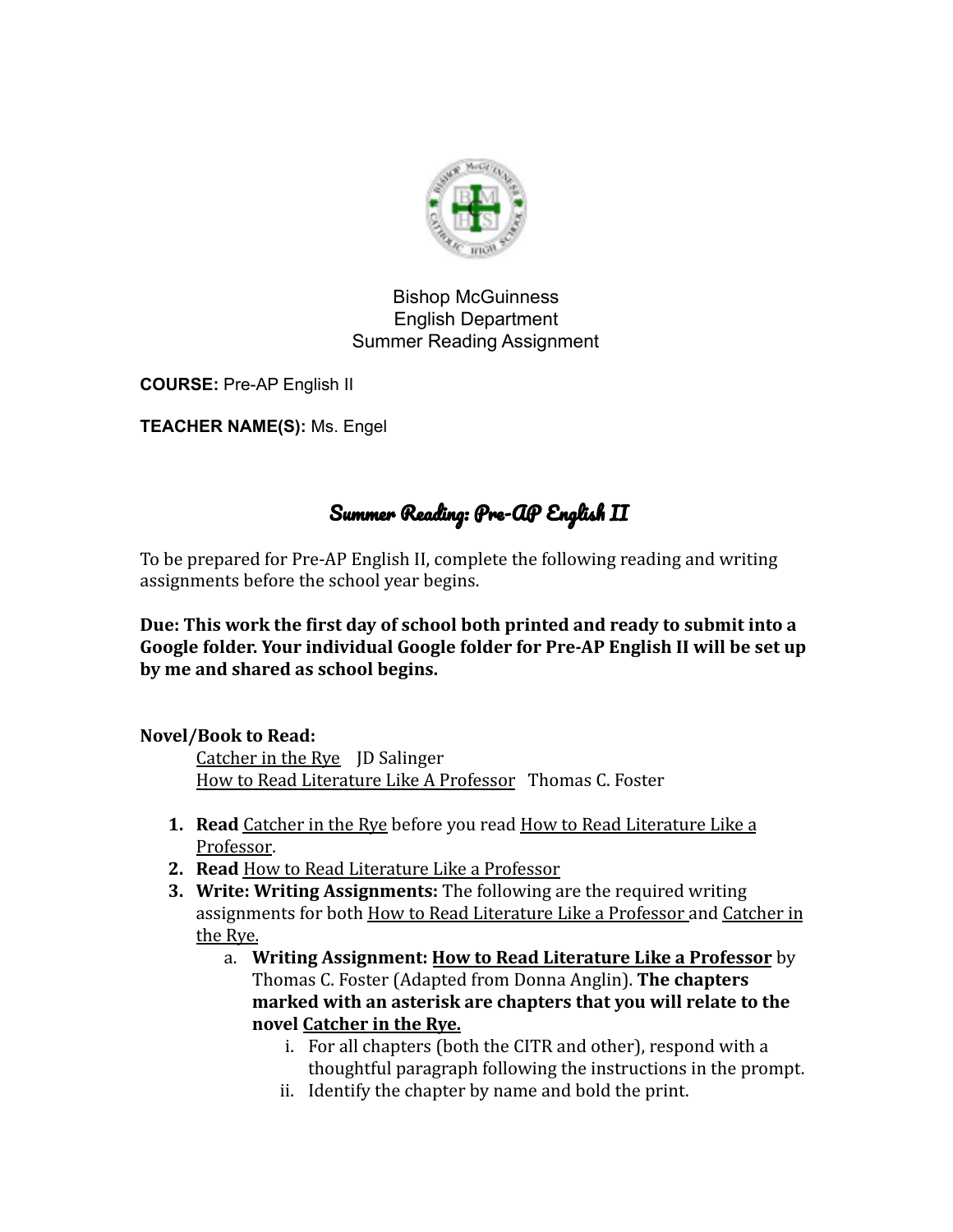- iii. Type this part of the assignment on one Google doc entitled "Summer Work: How to Read Literature Like a Professor"
- iv. Note: There are several chapters purposefully omitted from this assignment. You do not need to read these chapters or respond to them before school begins.

# b. **Creative Writing Assignment: Catcher in the Rye**

i. 3 creative writing options detailed below.

# **A. Writing Assignment: How to Read Literature Like a Professor**

# **1. Introduction: How'd He Do That?**

How do memory, symbol, and pattern affect the reading of literature? How does the recognition of patterns make it easier to read complicated literature? Discuss a time when your appreciation of a literary work was enhanced by understanding symbol or pattern.

# **2. \*Chapter 1 -- Every Trip Is a Quest (Except When It's Not)**

List the five aspects of the quest and then apply them to CITR (Catcher in the Rye). Identify the steps of the quest and the part of novel that reflects the quest aspect.

# **3. \*Chapter 2 -- Nice to Eat with You: Acts of Communion**

Choose a meal from CITR and apply the ideas of Chapter 2 to this literary depiction. Remember, meals can also be considered 'failed communion' if they end early or are interrupted. Also, a meal does not have to consist of lots of food or have a traditional setting. Explain the meal you choose and discuss how this is an act of communion.

# **4. Chapter 3: --Nice to Eat You: Acts of Vampires**

What are the essentials of the vampire story? Discuss a novel, movie, or TV show that reflects the use of the vampire story as described in this chapter - NOT literal vampire stories like Twilight, etc.

# **5. Chapter -- If It's Square, It's a Sonnet**

Select a sonnet (14 lines of rhymed poetry), type out the sonnet, then mark the rhyme scheme and underline any literary devices you recognize. Explain the literary devices and discuss the meaning of the sonnet. Submit the annotated copy of the sonnet.

## **6. Chapter 5 --Now, Where Have I Seen Her Before?**

Define intertextuality. Discuss a novel, movie, or TV show that reflects the use of intertextuality. Explain your choice.

## **7. Chapter 6 -- When in Doubt, It's from Shakespeare...**

Discuss a novel, movie, or TV show that you are familiar with that alludes to or reflects Shakespeare – could be in plot, character, or theme. Explain how the Shakespeare work relates to the chosen work of comparison.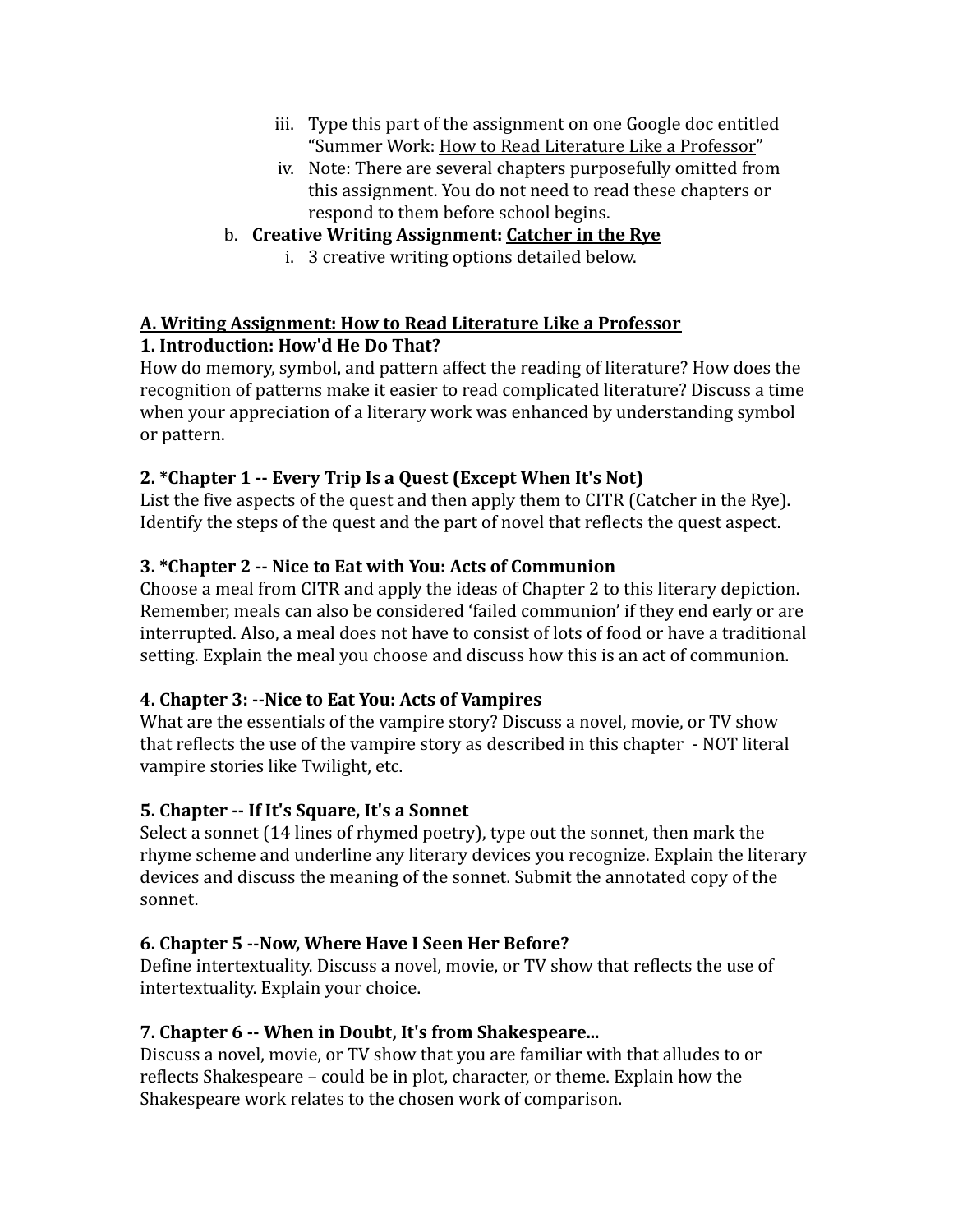**8. Chapter 7 -- ...Or the Bible:** Many works (novels, films, TV shows) make allusions to the bible either in the names used, through the plot or reflected in the character(s). Think of a work - movie, novel, TV show – that reflects one or more elements of a biblical story. Do NOT be literal here.

**9. Chapter 8 -- Hanseldee and Greteldum:** Think of a story that is, in truth, a fairytale being retold in some fashion. This can be a movie, TV show and/or novel. Identify the title of the work and describe the fairytale or fairytale elements that it reflects.

#### **10. Chapter 9 -- It's Greek to Me**

Write a free verse poem derived or inspired by characters or situations from Greek mythology. Be prepared to share your poem with the class. Note that there are extensive links to classical mythology on my Classics page.

## **11. \*Chapter 10 -- It's More Than Just Rain or Snow**

Discuss the importance of weather in literature, not only in terms of plot but also mood and as symbol. Identify a scene from the novel, CITR, wherein the weather is symbolic and quite identifying as well.

## **12. \*Chapter 11 --...More Than It's Gonna Hurt You: Concerning Violence**

Define the two kinds of violence found in literature. Is Holden a violent person? Support your answer with a quotation from the novel CITR.

## **13. \*Chapter 12 -- Is That a Symbol?**

Define symbolism. Identify a symbol in the novel CITR. There are many to choose from, just choose one, describe the symbol, and explain what you think it stands for and why.

## **14. Chapter 13 -- It's All Political**

Assume that Foster is right and "it is all political." Use this criteria to show that one of the major works assigned to you as a freshman is political.

## **15. Chapter 14 -- Yes, She's a Christ Figure, Too**

Apply the criteria outlined on page 119 to a major character in a significant literary work, or film or TV show. Try to choose a character that will have many matches. For example, *Star Wars, Cool Hand Luke, Excalibur, Malcolm X, Braveheart, Spartacus, Gladiator* and *Ben-Hur*.

## **16. \*Chapter 15 -- Flights of Fancy**

Select a scene in CITR where flight signifies escape or freedom. Supply a quote from the selected scene and explain flight in relation to it.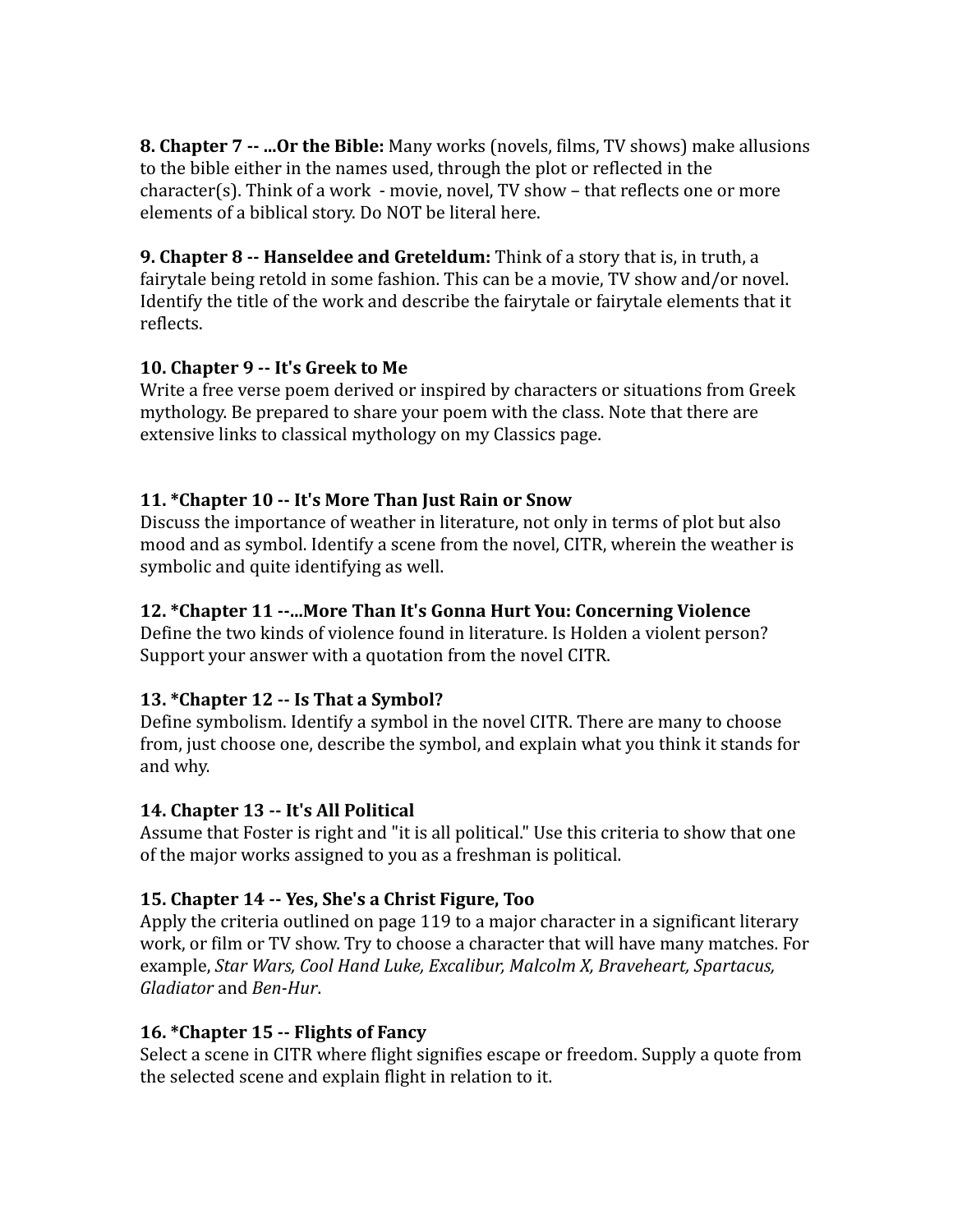## **17. Chapter 16 -- It's All About Sex... Chapter 17 -- ...Except the Sex**

OK ..the sex chapters. The key idea from this chapter is that "scenes in which sex is coded rather than explicit can work at multiple levels and sometimes be more intense that literal depictions". In other words, sex is often suggested with much more art and effort than it is described, and, if the author is doing his job, it reflects and creates theme or character. Choose a novel, movie or TV show in which sex is suggested, but not described or explicitly shown, and discuss how the relationship is suggested and how this implication affects the story development.

#### **18. \*Chapter 18 -- If She Comes Up, It's Baptism**

Think of a "baptism scene" from a CITR. How was the character different after the experience? Provide a quote from the scene and discuss how it is baptismal.

#### **19. Chapter 19 -- Geography Matters…**

Discuss at least four different aspects of a literary work that Foster would classify under "geography."

#### **20. \*Chapter 20 -- ...So Does Season**

Consider the season of year that the action of CITR happens in. Discuss the literal season of the year that serves as the setting for CITR and how this operates on a symbolic level as well.

#### **21. Interlude -- One Story**

Define archetype. How can a story line be archetypal? Think of a film, TV show or novel that relies on archetype. Discuss the story and how archetype is developed.

#### **22. Chapter 21 -- Marked for Greatness**

Identify and discuss a character from a novel, movie or TV show that has a mark of some kind. What is the effect of this marked character on the story? On other characters? Is it hidden or obvious? Is the mark revered or feared or both?

#### **23. Chapter 22 -- He's Blind for a Reason, You Know; Chapter 23 -- It's Never Just Heart Disease...; Chapter 24 -- ...And Rarely Just Illness**

Recall a character that died of a disease in a novel, movie or TV show. Consider how this death reflects the "principles governing the use of disease in literature" (215-217). Discuss the effectiveness of the death as related to plot, theme, or symbolism.

## **24. Chapter 25 -- Don't Read with Your Eyes**

After reading Chapter 25, choose a scene or episode from a novel or play written before the  $21^{st}$  century - think Shakespeare, etc. Imagine how its original audience versus by an audience from the twenty-first century viewed the novel or play.

## **25. Chapter 26 -- Is He Serious? And Other Ironies**